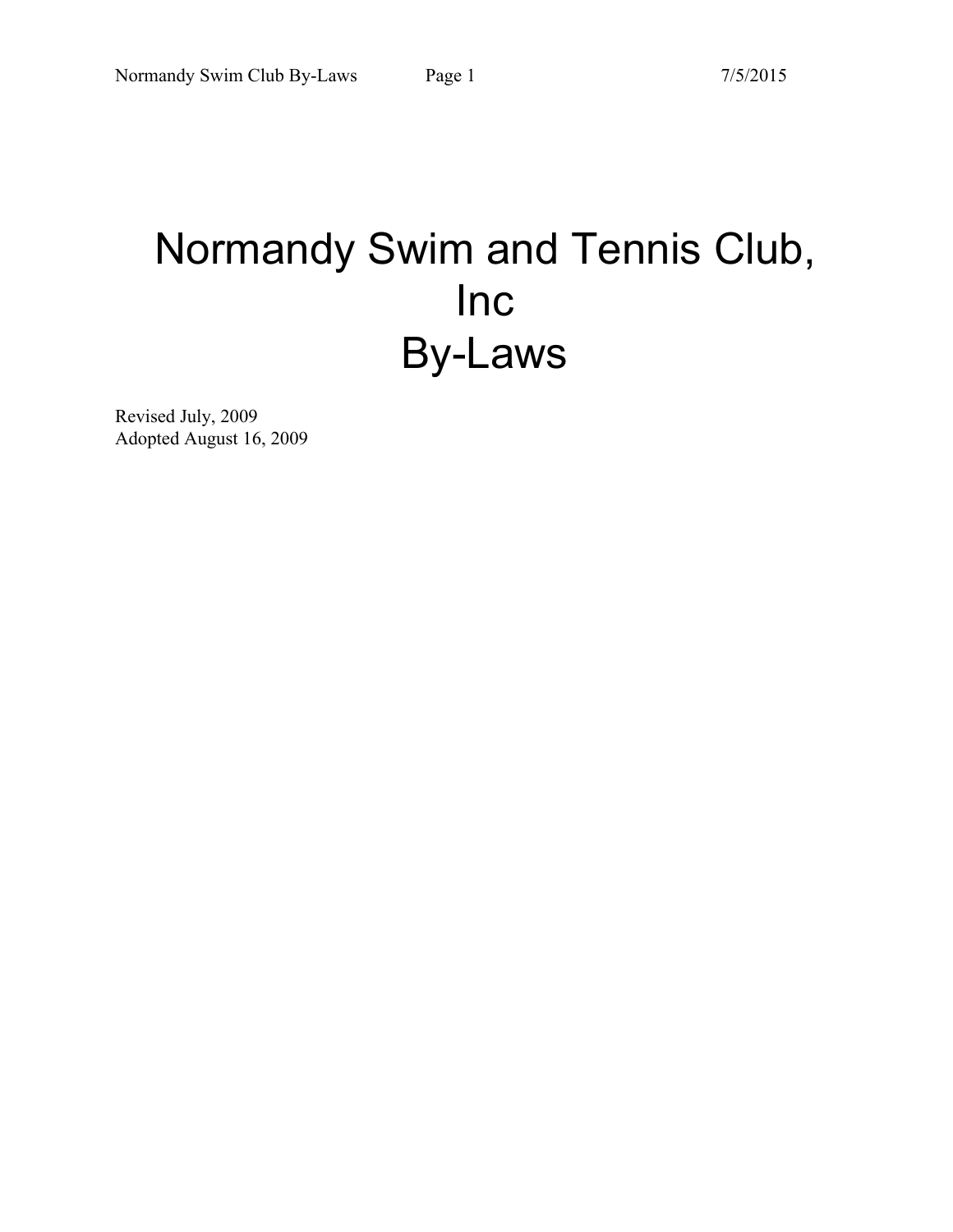# **Contents**

## Document Information

- 1 **Article I Overview** pg 4<br>1.1 Name and Mailing
- Name and Mailing Address
- 1.2 Physical Address (for location purposes only)
- 1.3 Corporate Seal
- 1.4 Calendar Year

# 2 **Article II Purpose and Operation** pg 4

- Purpose
- 2.2 Non-Profit Operation
- 2.3 The Powers of the Club
- 2.4 Termination and Dissolution
- 2.5 Amendment of By-Laws
- 2.6 Method of Proposing By-Law Changes

# 3 **Article III Board of Trustees** pg 5

- 3.1 Club Oversight by Board of Trustees
- 3.2 Election of the Board of Trustees
- 3.3 Composition of the Board of Trustees
- 3.4 Filling of Vacancies
- 3.5 Compensation of Trustees
- 3.6 The Power of the Board of Trustees
- 3.7 Board of Trustee Meetings
- 3.8 Quorum
- 3.9 Notice of Meetings
- 3.10 Committees

# 4 **Article IV Officers** pg 8

- **Officers**
- 4.2 President
- 4.3 Vice President
- 4.4 Treasurer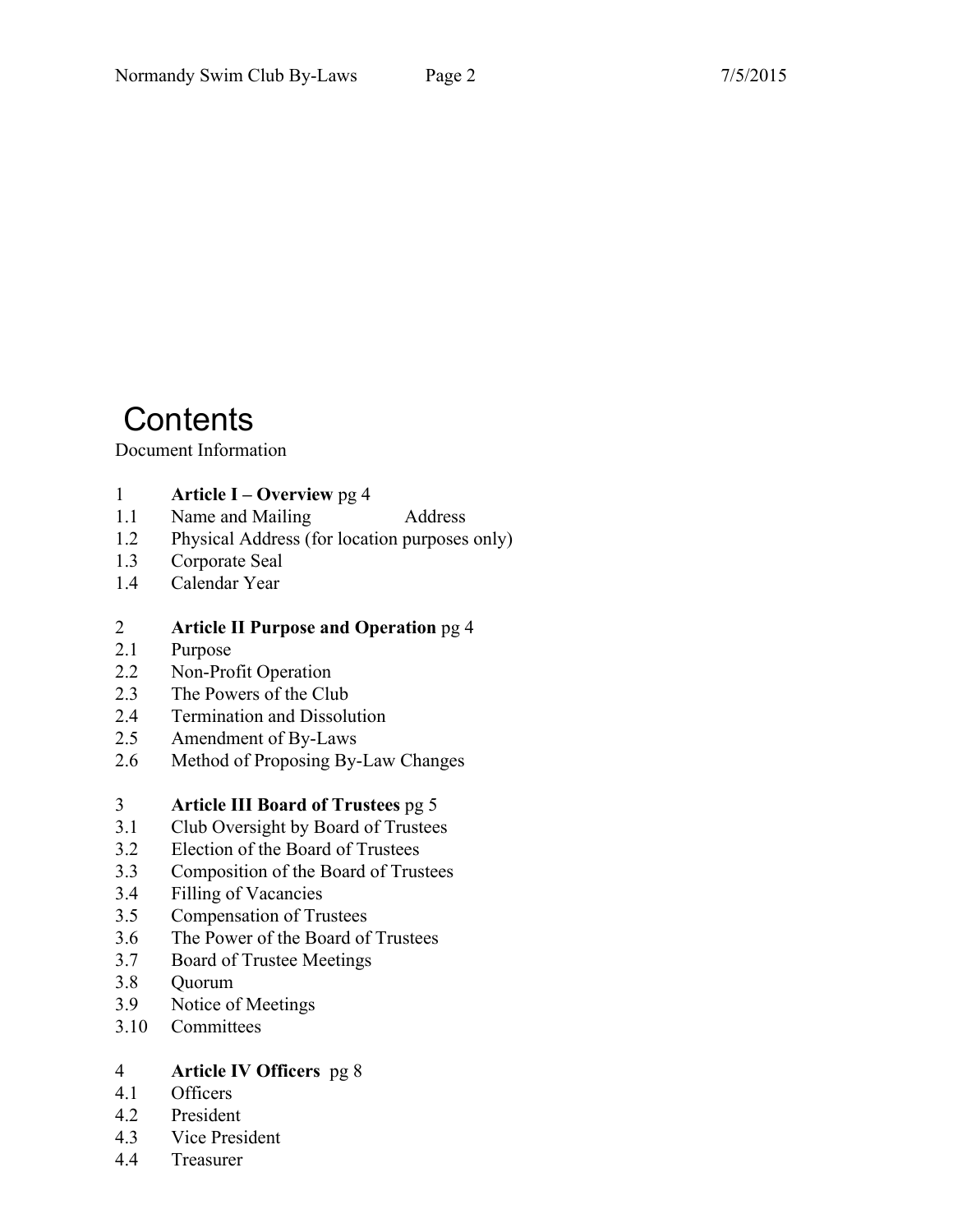# 5 **Article V - Membership** pg 9

- Membership
- 5.2 Holder of Certificate
- 5.2.1 Selling a Certificate
- 5.2.2 Transfer of a Certificate
- 5.2.3 Dependents of a Certificate Holder
- 5.2.4 Suspension of a Certificate Holder
- 5.2.5 Expulsion of a Certificate Holder
- 5.3 Membership Status
- 5.3.1 Active Certificate Holder
- 5.3.2 Inactive Certificate Holder
- 5.3.3 Seasonal Member
- 5.3.4 General Membership
- 5.4 Willingness to serve
- 5.5 Membership Validation

# 6 **Article VI Budget, Dues, Fees, Assessments & Guest Fees** pg 11

- Budget & Dues
- 6.2 Payment for Dues & Fees
- 6.3 Prorated Fees
- 6.4 Special Assessments
- 6.5 Failure to pay
- 6.6 Refund of dues

# 7 **Article VII Membership Meetings** pg 12<br>7.1 Meetings of the Membership

- Meetings of the Membership
- 7.2 Annual Membership Meeting
- 7.3 Special Meetings

# 8 **Article VIII - Miscellaneous** pg 12

- **Miscellaneous**
- 8.1.1 Auditing.
- 8.1.2 Records.
- 8.1.3 General Interpretation
- 8.1.4 Correspondence. .
- 8.1.5 Indemnification of Trustees, Officers, Employees and Agents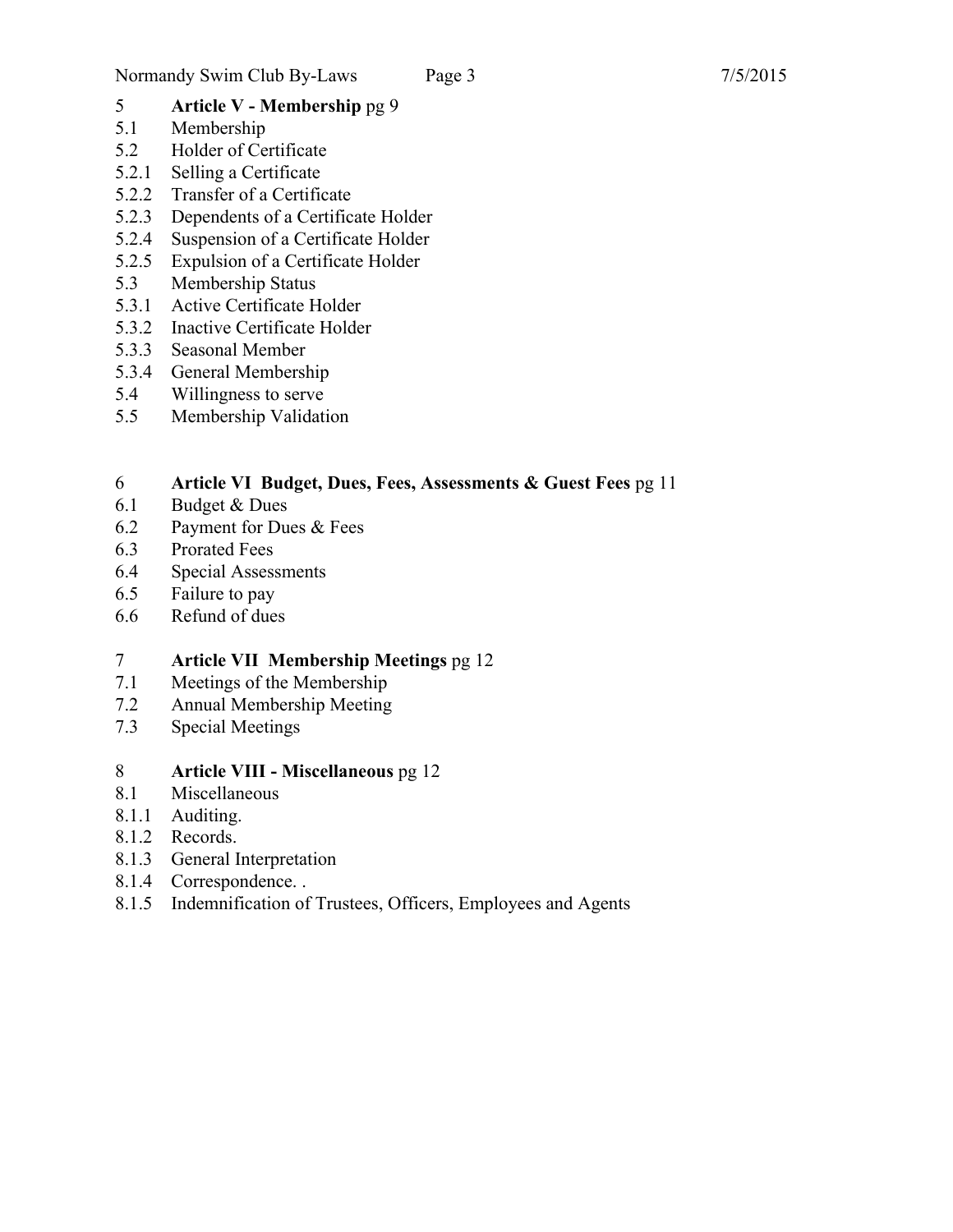# **1 Article I - Overview**

### 1.1 **Name and Mailing Address**

The name of the organization shall be Normandy Swim and Tennis Club, Inc. The mailing address of the club for official business is: PO Box 41, Loveland, OH 45140.

### 1.2 **Physical Address (for location purposes only)**

9585 Union Cemetery Road Loveland, OH 45140. The emergency response (911) address is 9585 Union Cemetery Road, Loveland, OH 45140 (currently between Loveland Commerce Park and Thistlehill on the south side of the street).

#### 1.3 **Corporate Seal**

The corporate seal shall have inscribed upon it the name of the Corporation, the year of its incorporation, and the word "Incorporated Ohio."

### 1.4 **Calendar Year**

The fiscal year of Normandy Swim and Tennis Club shall commence on the 1st day of November and end on the 31st day of October.

# **2 Article II Purpose and Operation**

### 2.1 **Purpose**

Normandy Swim and Tennis Club, Inc. (Hereinafter "Normandy") is a self-managed club dedicated to providing a clean and safe recreation swim facility to promote the health and general welfare of all members. We foster a fun and positive atmosphere for our families and provide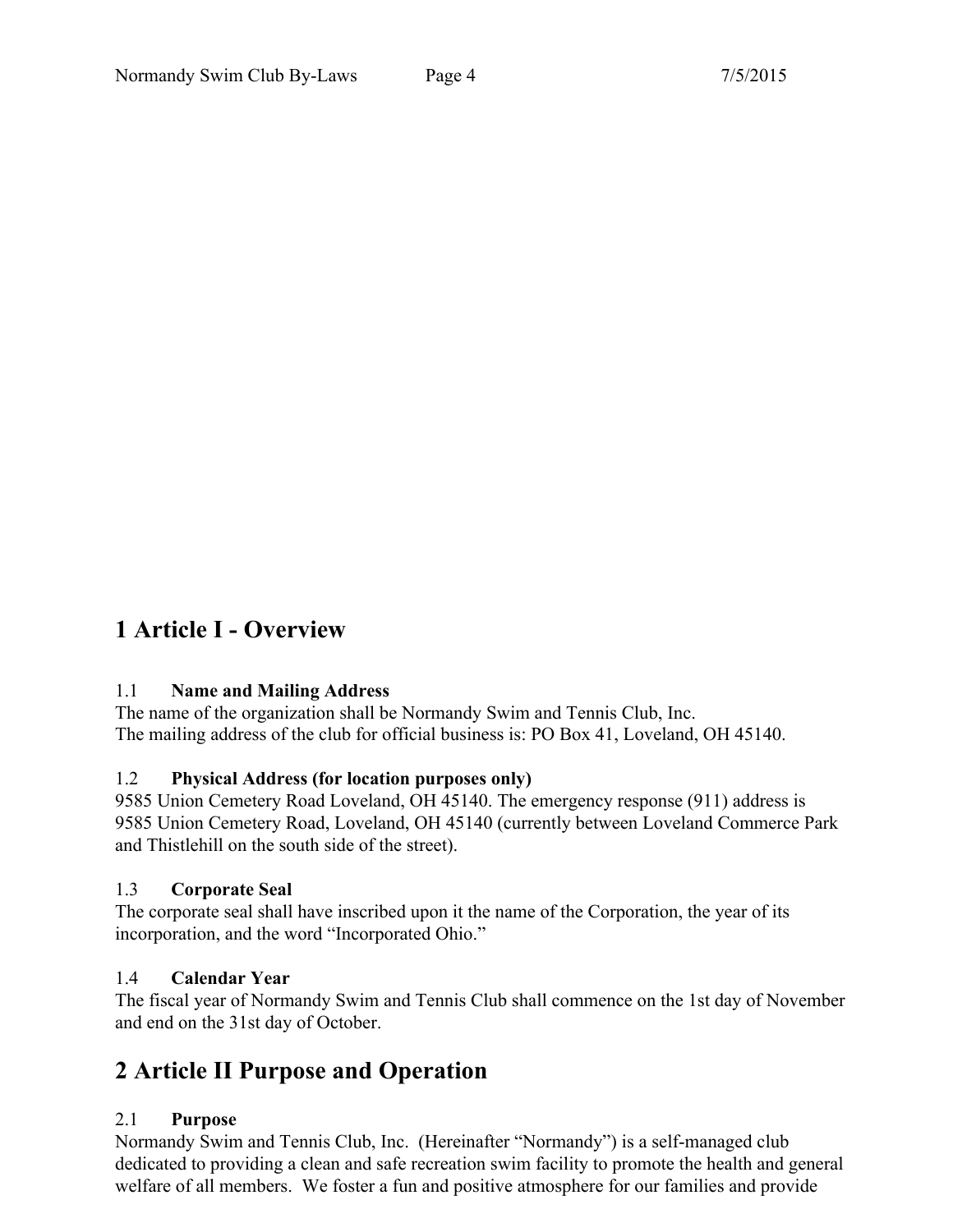Normandy Swim Club By-Laws Page 5 7/5/2015

opportunity for social activities and interaction for members of all ages. We encourage all members to develop and improve their swim capabilities through voluntary participation in swim team and other recreational activities.

# 2.2 **Non-Profit Operation**

Normandy shall, at all times, be operated on a non-profit basis (filed under IRS Code 501(c) (7)) in furtherance of the goals and objectives of the Swim Club and it's underlying programs. Members shall receive no dividends or other interests in the assets of the Club. No part of the earnings of the Club shall inure to the benefit of, or be distributable to, its members, officers, Trustees, or any other private persons or corporations, except that the Club shall be authorized and empowered to pay reasonable compensation for services rendered and expenses incurred.

The Board of Trustees may transfer excess funds, if any, from the Operating Fund to a specified Capital fund for future capital improvements. Excess monies in the Operating Fund are to be computed each October 31, using financial statements of the Corporation prepared in accordance with generally accepted accounting principles.

No substantial part of the activities of the Club shall be carrying on propaganda or otherwise attempting to influence legislation and the Club shall not participate in any political campaign on behalf of any candidate for public office. Notwithstanding any other provision of the Articles of Incorporation or these By-Laws, the Club shall refrain from engaging in any other activities not permitted of any tax-exempt organization under the Internal Revenue Code.

# 2.3 **The Powers of the Club**

2.3.1 The participation in and conduction of such meets and competitions as the Board of Trustees shall determine from time to time to be in the best interests of the Club;

2.3.2 The publication and distribution of programs, news letters, and other publications designed to promote the activities and affairs of the Club;

2.3.3 The solicitation and sale of advertising space in such publications and obtaining of sponsorships for competitions and publications;

2.3.4 The contribution of money or other things of value for programs or other causes in furtherance of the affairs and interests of the Club;

2.3.5 The retaining of such persons, firms, or corporations as may be necessary in order to provide special services to the Club;

2.3.6 The purchase, sale, and conveyance of real or personal property and the entry into any contracts, leases, or other agreements necessary to properly conduct and administer the affairs of the Club;

2.3.7 The operation of food concessions and the sale of swimming equipment and paraphernalia to its members and other persons; and

2.3.8 The authorization to engage in such other lawful activities as may be necessary to properly carry out the purposes of the Club and conduct its affairs.

# 2.4 **Termination and Dissolution**

The Club may be terminated and dissolved upon the affirmative vote of at least two-thirds (2/3) of all Active Certificate Holders entitled to vote. In the event of such termination or dissolution, the Board of Trustees shall, after paying or making provision for the payment of all liabilities of the Club, make a determination for the further disposition of any additional assets or net worth of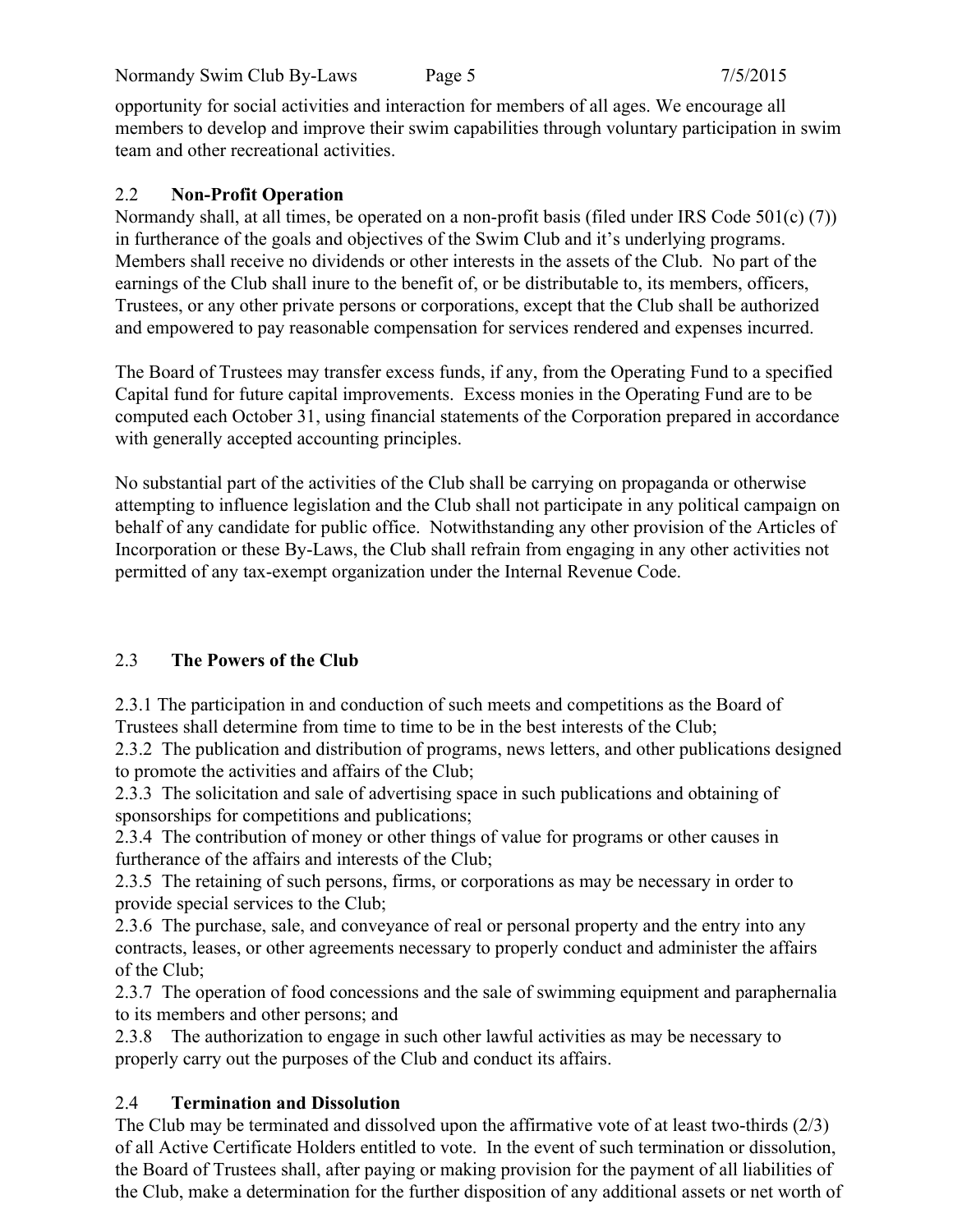Normandy Swim Club By-Laws Page 6 7/5/2015

the Club. It is further provided that any remaining net assets of this Corporation shall be distributed to all certificate holders less all non-refundable initial fees and prior assessment that may be owed by any Certificate Holder. Nothing contained herein shall supercede any method specified in Section 501(c)(7) of the Internal Revenue Code, or as it may be hereafter amended.

# 2.5 **Amendment of By-Laws**

The power to make, alter, amend, or repeal these By-Laws is vested in the General Membership and to be conducted through a Special Meeting, which is set forth in section 7.3. The affirmative vote of a majority of the Certificate Holders at this Special Meeting shall be necessary to effect any alteration, amendment, or repeal of this Code of By-Laws.

# 2.6 **Method of Proposing By-Law Changes**

By-Law revisions must be proposed by either of two methods:

2.6.1 Majority vote of the Board of Trustees

2.6.2 By petition from the General Membership, petition must be signed by 10% of the Active Certificate Holders.

# **3 Article III Board of Trustees**

# 3.1 **Club Oversight by Board of Trustees**

A Board of Trustees, up to nine (9) in number, but not less than five (5) shall manage Normandy. Each Trustee position is allocated one Board of Trustee vote and must be an Active Certificate Holder.

# 3.2 **Election of the Board of Trustees**

Trustees shall be elected at the January Board Meeting. The term of office for Trustees will be two years. Terms of Trustees are staggered so that approximately one-half of the Trustees will be elected each year. Each Trustee is elected by a majority vote of attending Active Certificate Holders (See section 5.3).

No Trustee may serve more than 2 successive terms unless there are no candidates willing to assume positions. Any Active Certificate Holder in good standing may be elected to serve on the Board of Trustees.

# 3.3 **Composition of the Board of Trustees**

The Board of Trustees positions shall include: President, Vice President, a Treasurer, and up to any other 6 positions the Board of Trustees so desires. The additional six (6) Trustee positions will be defined in the Rules & Regulations and updated annually by the Board at the annual membership meeting.

# 3.4 **Filling of Vacancies**

In the case of any vacancy in the Board of Trustees through death, resignation, disqualification, removal or other cause, the remaining Trustees, by affirmative vote of the majority, may elect a successor to hold office until the next January meeting. At that time, the position will be open for election by a majority of attending Active Certificate Holder.

Any member of the Board of Trustees may be removed from office by a majority vote of the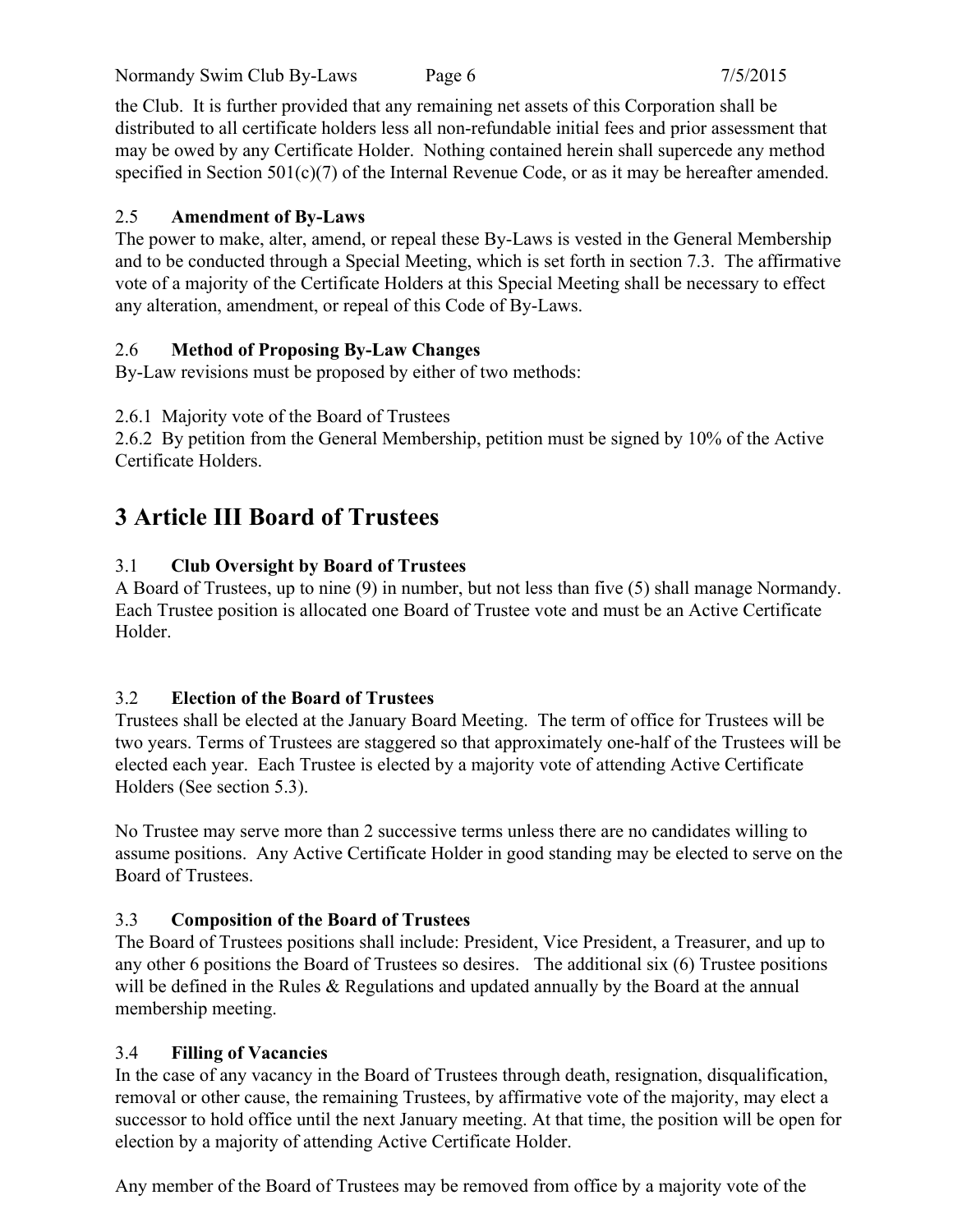Active Certificate Holders present in person or represented by proxy at either a General Membership Meeting or a Special meeting called for that purpose in accordance with these By-Laws.

### 3.5 **Compensation of Trustees**

Trustees shall not receive any stated salary or compensation for their services as such; however, each Trustee shall be entitled to receive reimbursement of any out-of-pocket expenses incurred in so long as the incurred expenses were agreed upon by an affirmative vote of the Board of Trustees, including current budgetary items. However non-budgetary expenses must receive approval by two of three said Trustees, President, Vice President or Treasurer. An expense reimbursement form, including receipt(s), shall be submitted to the Treasurer within 30 days of expenditure.

No member of the Board of Trustees shall render service to, represent or undertake to act for any other organization, whether for compensation or not, where such relationship with the other organization conflicts with the interest of the Club.

#### 3.6 **The Power of the Board of Trustees**

The Board of Trustees shall have the power, consistent with these By-Laws and the Certificate of Incorporation, to manage the property and business of the Corporation and to perform all such lawful acts as are not by statute, code, state, federal regulation or by the Certificate of Incorporation or by these By-Laws, directed or required to be exercised or done by the Certificate Holders.

The Board of Trustees shall have power:

3.6.1 To make, amend and provide for the enforcement of rules and regulations of the use of the Club property.

3.6.2 To fix, impose and remit penalties for violations of these By-Laws and rules of the Club.

3.6.3 To appoint independent contractors, agents, clerks, assistants, factors, employees and trustees, and to dismiss them at it's discretion, to fix their duties and compensations and to change them from time to time and to require security, as it may deem proper and necessary.

3.6.4 To confer on any officer of the Corporation the power of selecting, discharging or suspending such employees.

3.6.5 By majority vote of the remaining members of the Board, fill any vacancy in the membership of the Board of Trustees until the next annual meeting of the membership.

3.6.6 To purchase or otherwise acquire property, rights or privileges for the Corporation, which the Corporation has power to take, at such prices and on such terms as the Board of Trustees may deem proper.

3.6.7 To pay for such property, rights or privileges in whole or in part with money, stock, Certificates, debentures, or other securities of the Corporation, or by delivery of other property of the Corporation.

3.6.8 To create, make and issue Membership Certificates.

3.6.9 To designate the bank or banks in which the funds of the Club shall be deposited and shall determine by whom and in what manner the Corporation's bills, notes, receipts, acceptances, endorsements, checks, releases, contracts, or other documents may be signed. To designate or negotiate loans or lines of credit in order to protect the financial integrity of Normandy. All checks, drafts or orders for the payment of money are normally signed by the Treasurer; however, the Board of Trustees may from time to time designate another officer or officers who will have this authority.

3.6.10 If time or resources permit the Board of Trustees may cause the books of the Club to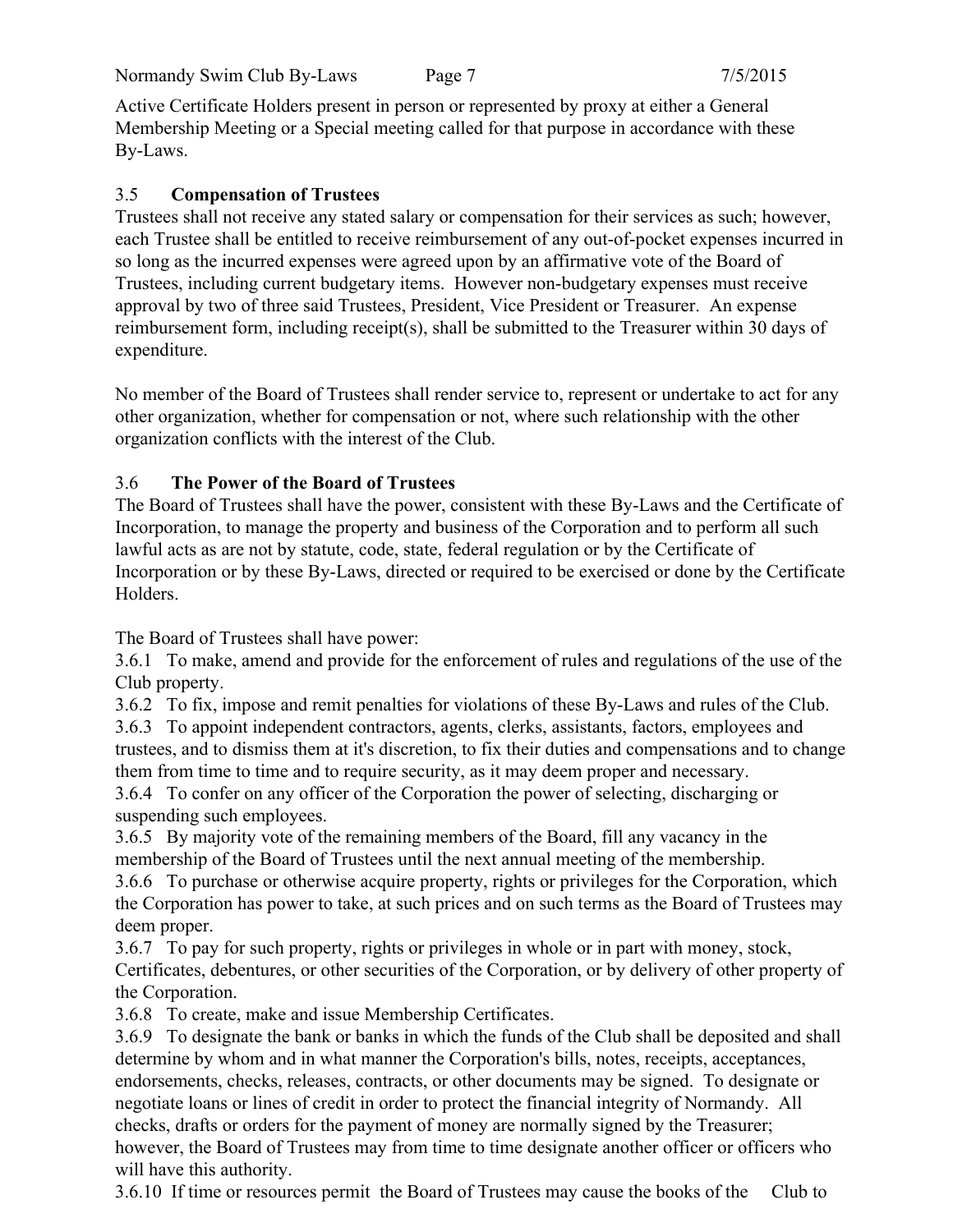be audited annually by internal auditors (Active Certificate-holding members with knowledge of acceptable accounting practices) selected by a majority vote of the Trustees, who shall not be Trustees of the Club. The audit, as determined annually by the Board, will be made on a fiscal year basis and will be made available to the General Membership at the Annual Meeting. The Board of Trustees may also cause the books of the Club to be audited once every two(2) years by external auditors, to coincide with the term and transition from one treasurer to the next.

3.6.11 To appoint committees and define the powers and duties of the same.

3.6.12 To propose By-Laws changes to the General Membership.

3.6.13 To approve or disseminate any and all advertising & maketing material to be placed on Normandy property.

# 3.7 **Board of Trustee Meetings**

Board of Trustee Meetings shall be established at regular intervals for the purposes of financial reporting and other club business.

Any member of the Board of Trustees who shall, without good cause, be absent from three consecutive meetings of the Board shall cease to be a member of the Board of Trustees.

All meetings of the Board of Trustees shall be open to the general membership of the Club. From time-to-time as the occasion may arise, it may be appropriate for the Board to go into Executive Session to discuss matters of a confidential nature. At such time, any general Club member will be excused from the meeting. Voting on all matters, including any such stated confidential matters, shall be done only during the open portion of any meeting.

# 3.8 **Quorum**

Five members of the Board of Trustees or a majority of the board shall constitute a quorum for all regular and special meetings of the Board of Trustees.

### 3.9 **Notice of Meetings**

The President or other trustee as appointed, shall distribute notification of all Board Meetings to the Trustees through electronic or telephonic means at least 48 hours in advance. Board meetings are open to all members of the club; however, a protocol may be established by the Board of Trustees to allow input or questions from the General Membership at a defined time during the meeting. Committee meetings may be held at the discretion of the committee Chairperson.

### 3.10 **Committees**

The Board of Trustees may designate one or more committees, each committee to consist of one or more of the Trustees, which, shall have and may exercise the powers of the Board of Trustees. Such committee or committees shall have such names as may be determined from time to time by resolution adopted by the Board of Trustees.

# **4 Article IV Officers**

# 4.1 **Officers**

The Officers of Normandy shall be Trustees. The officers of the Corporation shall be a President, Vice President, a Treasurer, and any other six (6) positions the board of trustees so desires.

All Officers of the Corporation shall prepare to report the status of their respective area of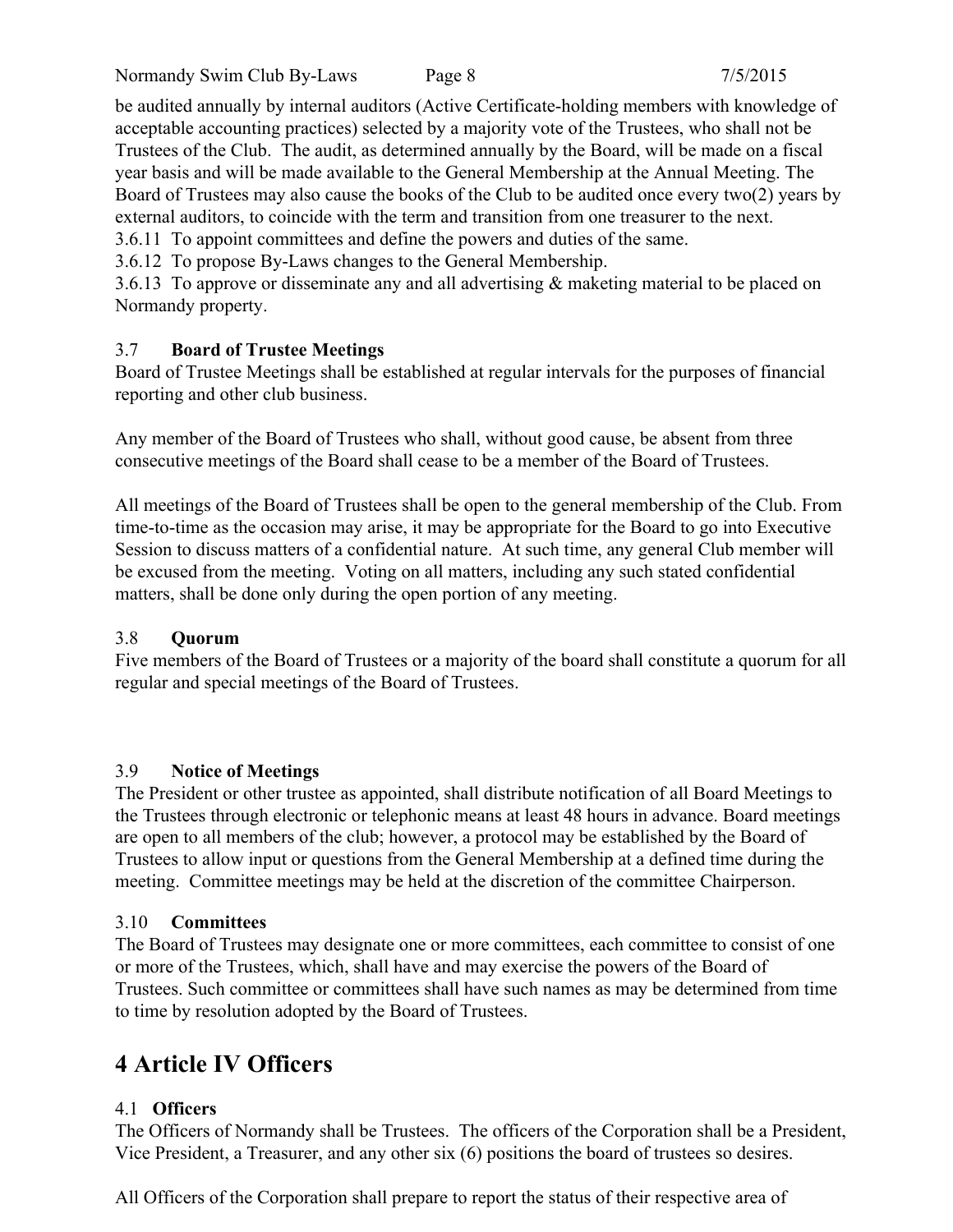Normandy Swim Club By-Laws Page 9 7/5/2015

responsibility at each Board Meeting and the Annual General Membership Meeting.

# 4.2 **President**

The President shall be the chief executive officer of the Corporation and shall have general charge and control of all its business affairs and properties. He shall preside at all meetings of the members.

The President may sign and execute all Board authorized Certificates, contracts or other obligations in the name of the Corporation. He shall have the general powers and duties of supervision and management usually vested in the office of president of a corporation. The President shall be an ex-officio member of all standing committees. He shall do and perform such other duties as may from time to time, be assigned to him by the Board of Trustees.

# 4.3 **Vice President**

The Vice President (unless otherwise provided by resolution of the Board of Trustees) may sign and execute all Board authorized Certificates, contracts, or other obligations in the name of the Corporation. The Vice President shall have such other powers and shall perform such other duties as may be assigned to him by the Board of Trustees or by the President. He shall be an ex-officio member of all committees. In case of the absence or disability of the President, the Vice President shall perform the duties of that office, and the taking of any action by the Vice President in place of the President shall be conclusive evidence of the absence or disability of the President.

The Vice President shall be responsible for maintaining good public relations with local communities, organizations, and businesses and shall act as the liaison between Normandy and said bodies.

# 4.4 **Treasurer**

The Treasurer shall have custody of all the funds and securities of the Corporation, and shall keep full and accurate account of the receipts and disbursements in books belonging to the Corporation. He shall deposit all moneys and other valuables in the name and to the credit of the Corporation in a timely fashion not to exceed two (2) weeks in such depository or depositories as the Board of Trustees may designate.

The Treasurer shall disburse the funds of the Corporation, as may be ordered by the Board of Trustees, taking proper vouchers for such disbursements. He shall render to the President an account of all his transactions as Treasurer and the financial condition of the Corporation.

The Treasurer shall perform all the duties generally incident to the office of the Treasurer, subject to the control of the Board of Trustees and the President.

# **5 Article V - Membership**

# 5.1 **Membership**

There shall not be more than three hundred forty-five (345) paying Active Certificate Holders. Seasonal Memberships issuances shall be regulated at the boards discretion. A Certificate Holder is person/persons owning a certificate. A certificate of membership made out to a husband and wife shall be held by them as tenants by the entirety.

# 5.2 **Holder of Certificate**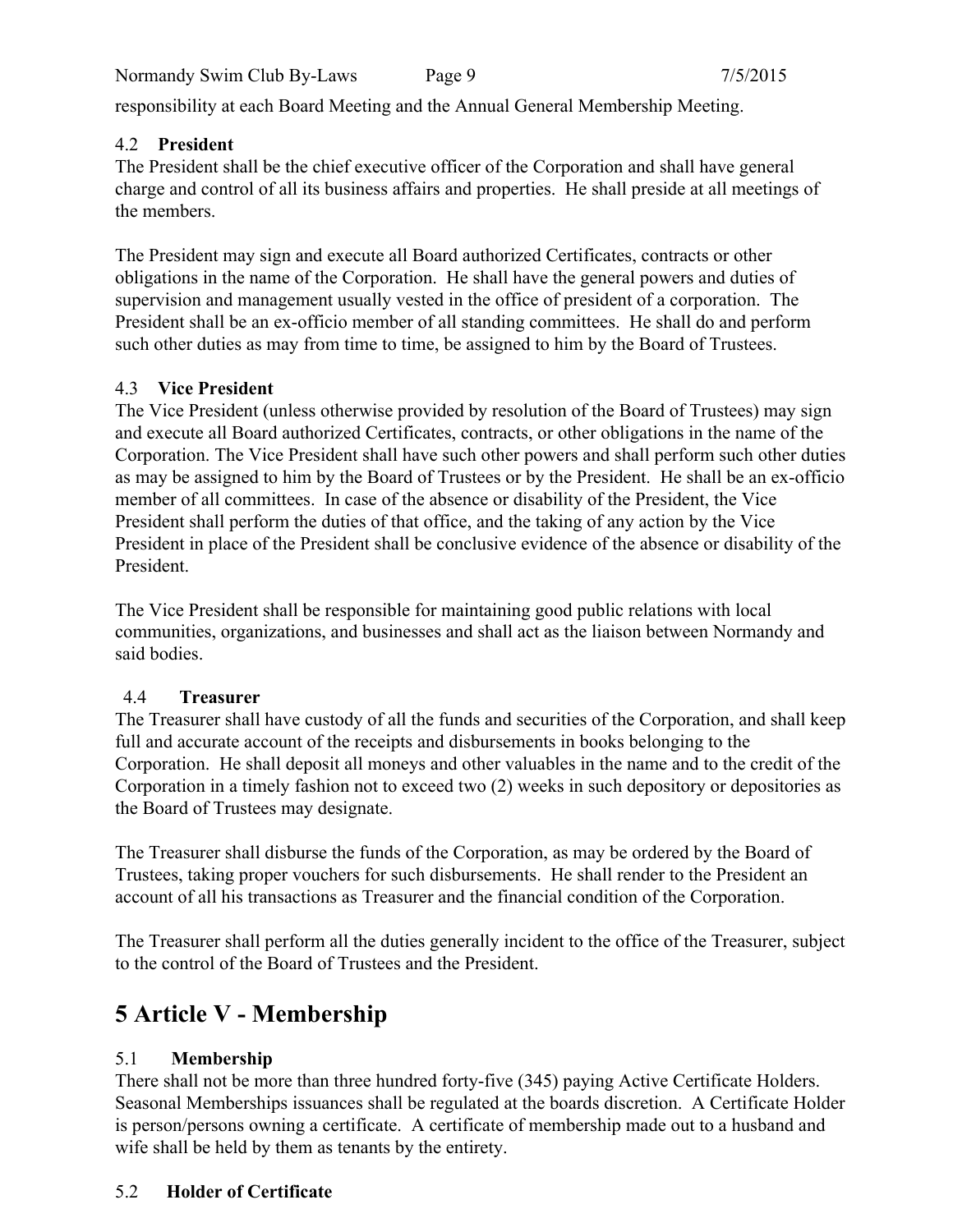Normandy Swim Club By-Laws Page 10 7/5/2015

A holder of a certificate of membership shall be a life member. In the event the holder or holders of a certificate of membership desires to sell said membership, changing the Certificate Holder status to Inactive, he/she/or they must transfer the certificate of membership to Normandy in trust under the following terms and provisions.

# 5.2.1 **Selling a Certificate**

The Corporation shall hold said certificate, in trust, subject to any transfer fees and prior assessments until the membership of the Club has reached a total of three hundred forty-five (345) memberships. The certificate will be sold by the Corporation in the order received at the then prevailing price for new Club memberships. Upon the sale of said certificate, the Corporation shall remit to the owner the proceeds of such sale less nonrefundable initiation fee and prior assessments. All sales and transfers of membership certificate shall only be made with the approval of the board of Trustees. Should a certificate holder, who turned in their bond that does not result in the sale of the bond to a new member, request to reactivate their membership, the board will decide if an administrative fee and at what amount should be charged to reactivate the membership.

## 5.2.2 **Transfer of a Certificate**

In the event the holder of a certificate of membership dies and he/she is the sole owner of a certificate of membership, his or her executor or administrator must comply with the provisions of Section 5.2 set forth above. In the event a certificate of membership is held by a husband and wife and one or the other dies, the Corporation will transfer such certificate to the survivor without payment or transfer fee. No transfer of a certificate shall be made to an heir or to any other person other than a husband or wife without the approval of the Board of Trustees or payment of a transfer fee.

### 5.2.3 **Dependants of a Certificate Holder**

Members of the Corporation may use the swimming pool and other facilities upon payment of annual dues, fees, and assessments as hereinafter provided. Dependents of members who are permanent occupants of a member's home may use the swimming pool and facilities without payment of dues. A dependent is defined as one who is entitled to an exclusion under the United States Federal Income Tax Laws. Use of the facilities by members, non-members, guests and others shall be determined by action of the Board of Trustees. In the event of the divorce of a husband and wife who hold a certificate of membership, their certificate shall be then and there rendered null and void, provided, however, if one spouse releases his or her interest therein to the other, in writing and properly notarized, then in such event, the Corporation upon receipt of notice of the divorce and of the said writing, shall forthwith issue a substitute certificate to the spouse in whose favor such release has been thus made and this shall be done without any cost.

# 5.2.4 **Suspension of a Certificate Holder**

Any Member may, for cause and after having been given an opportunity for a hearing before the board, be suspended for a period not exceeding two (2) months by a two-thirds (2/3) vote of the members of the Board of Trustees present at any hearing thereof, or expelled by an affirmative vote of eight (8) Trustees; cause for suspension or expulsion shall, in general, consist of violation of this Code of Regulations or of the Daily Rules and Regulations of the Corporation, or of unbecoming conduct.

The Board of Trustees may delegate to one or more designated Corporation Members of Committees, or to a responsible employee of the Corporation, the power to suspend activity privileges for the violation of the daily Rules and Regulations of the Corporation or of this Code of Regulations, provided such suspension does not exceed seven (7) days; a written report of such suspension, containing reasons therefore, shall be submitted to the President within twenty-four (24) hours of the time of the suspension.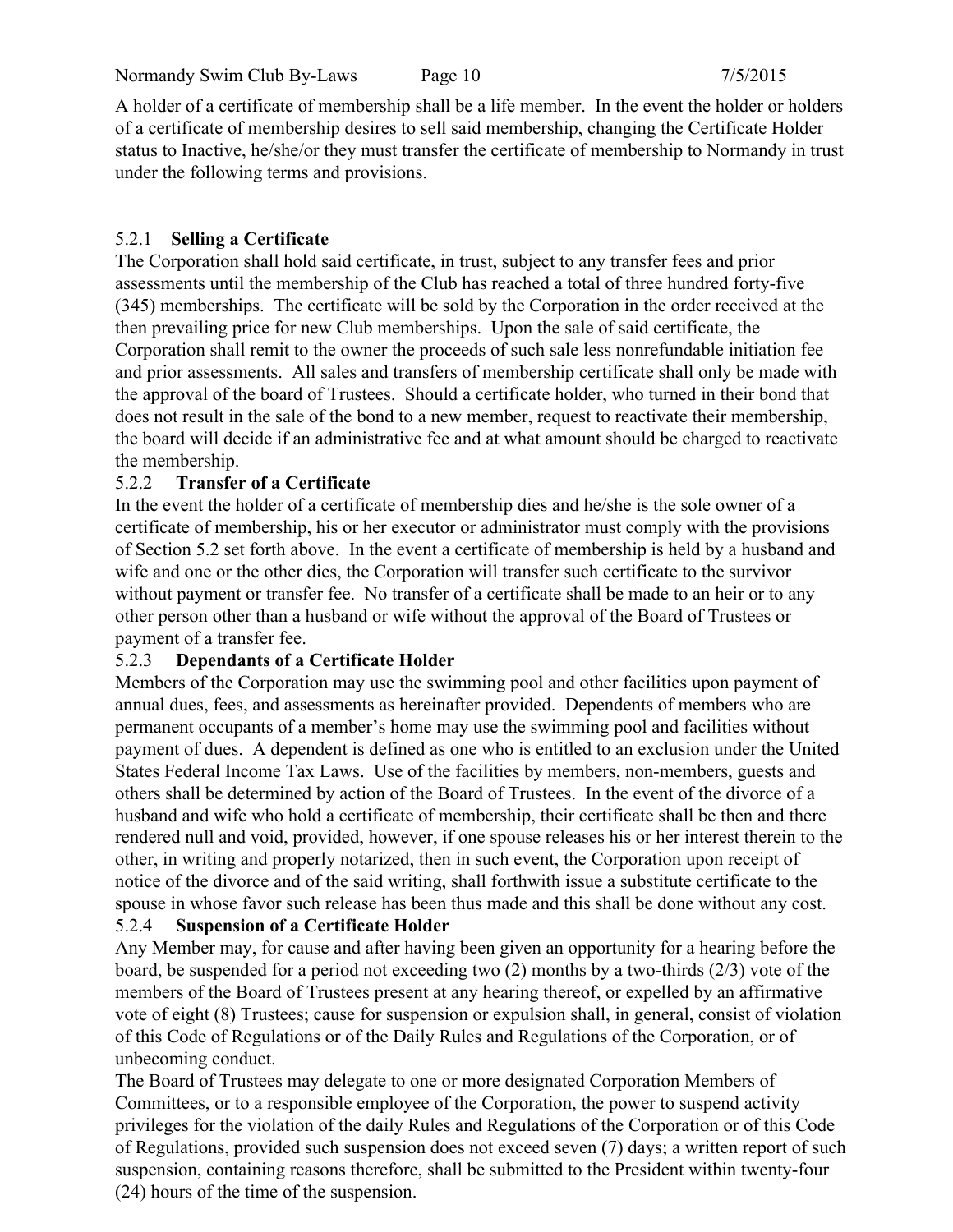Normandy Swim Club By-Laws Page 11 7/5/2015

### 5.2.5 **Expulsion of a Certificate Holder**

Should a Certificate Holder not pay current year dues by due date, make payment arrangements or communicate with membership about their intentions regarding their certificate, a minimum of three attempts will be made to contact Certificate Holder advising them of possible expulsion due to no response. The fourth communication will be a letter sent certified mail indicating they Certificate Holder has been expelled from Normandy.

Upon expulsion of a holder of a certificate of membership as herein provided, the holder shall be required to transfer his/her certificate to the Corporation in accordance with Section 5.2 set forth above, and any dues or assessments that are overdue will also be withheld from the sale of the certificate. All rights and privileges of Certificate Holder will be null and void.

## 5.3 **Membership Status**

Membership status is classified by three areas; Active Certificate Holder, Inactive Certificate Holder and Seasonal Member

## 5.3.1 **Active Cerficate Holder**

An Active Member of the Club is defined as having paid all current active dues or other outstanding charges

## 5.3.2 **Inactive Certificate Holder**

An Inactive Member of the Club is defined as having NOT paid current active dues or other charges or at which time a member surrenders their certificate to the membership trustees.

## 5.3.3 **Seasonal Member**

A Seasonal Member may join the Normandy Swim and Tennis Club, Inc. for a one year period as a seasonal member at the current rate of membership plus \$100.00. This member would be entitled to all privileges as certificate members. Seasonal Members shall have no voting rights or privileges otherwise granted specifically to certificate members and cannot be assessed. If after three consecutive years of being a seasonal member, the \$300 accumulated will be transferred into the payment of a certificate of membership and the Seasonal member will then become an Active Certificate Holder member with all the defined privileges.

### 5.3.4 **General Membership**

General Membership refers to all above stated in, 5.3.1,5.3.2 and 5.3.3.

All Active Certificate Holders and current year Seasonal members shall be accorded the facilities of the Club subject to the rules and regulations, which shall be issued and posted at the Club facility.

# 5.4 **Willingness to Serve**

Membership in the club implies a willingness to serve the club in a variety of capacities, including but not limited to serving on the Board of Trustees, Club Committees and volunteering their time for Annual Spring Clean-up, grounds maintenance, pool closing and other swim team and social events, as needed.

# 5.5 **Membership Validation**

Membership validation upon entry into Normandy facility is mandatory for all members and guests. Evidence of Active Membership status may be requested. An up-to-date record shall be kept of the membership, which shall be placed at a designated place in the club facilities to assist pool personnel in managing access to authorized members.

# **6 Article VI Budget, Dues, Fees, Assessments & Guest Fees**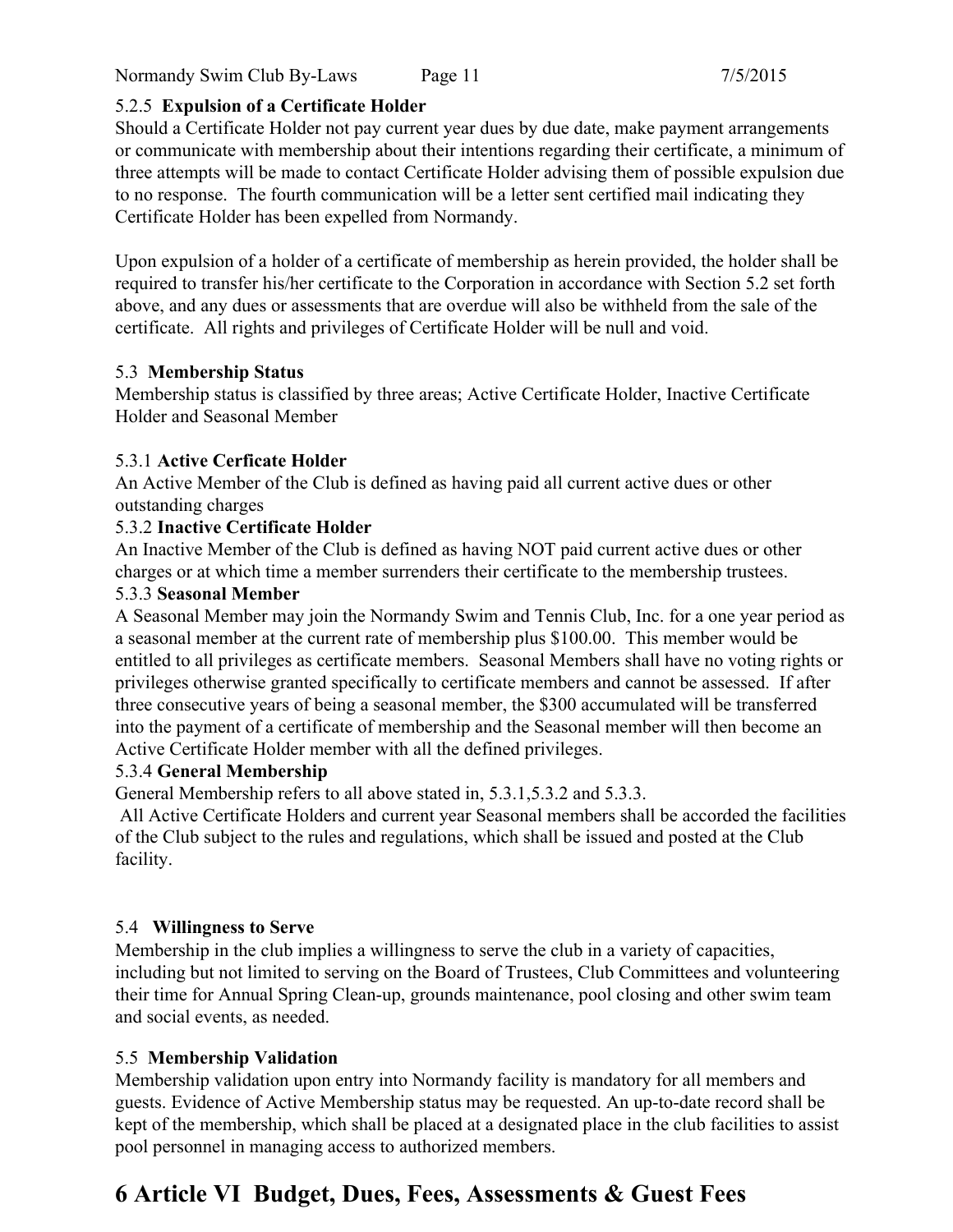## 6.1 **Budget and Dues**

The Board of Trustees shall propose a budget, which shall be voted on by the Board, at the October meeting. At the October meeting, dues for the coming year shall be established. Dues shall be sufficient to provide for the necessary operating expenses and maintenance of the club, and improvement of its property. An affirmative vote of a majority of those Trustees present or by proxy, shall be necessary for the passage of the budget.

# 6.2 **Payments for Dues and Fees**

All dues are due April 1<sup>st</sup> of each year. Payment methods will be established in the Rules and Regulations as designated by the Board. A late fee of \$50.00 will be charged to any Active Certificate Holder whose dues payment is postmarked after April  $1<sup>st</sup>$ . The use of all Club facilities shall be denied to any Active Certificate Holder occupants of the Certificate holder's household until all dues and fees are paid. The Board of Trustees maintain discretion whether installment payments are an option nevertheless the season's dues must be completely paid by opening day.

## 6.3 **Prorated Fees**

New Certificate Holders or Seasonal Members who may join the club after the start of the season, may have their annual dues prorated at the discretion of the Board of Trustees provided there is no financial loss to the club.

### 6.4 **Special Assessments**

From time to time the Board may invoke special assessments to meet or address any financial burdens or capital improvements. The Board of Trustees may levy a Special Assessment in addition to annual dues, not to exceed seventy five dollars (\$75.00) per Certificate Holder each year. Any Special Assessment above Seventy Five (\$75.00), must be authorized by a two-thirds (2/3) vote of all Certificate Holders present or represented by proxy at a Special Meeting (see section 7.3).

The collectability of any Special Assessment will be calculated on or based on the current count of Active Certificate Holders at the time of the Special Assessment vote. Inactive Certificate Holders will be assessed consistant with Article 5.3.2.

# 6.5 **Failure to Pay**

 Failure to pay fees and assessments within fifteen (15) days following the mailing of delinquent statement shall be cause for expulsion.

# 6.6 **Refund of Dues**

Once paid, annual dues, fees or assessments nor any part thereof shall be refunded. However, in the event of illness or other hardship, the Board may vote on a case-by-case basis to refund dues.

# **7 Article VII Membership Meetings**

# 7.1 **Meetings of the Membership**

The Club shall conduct meetings during the fiscal year for the purposes of conducting Club business and financial affairs of the Club.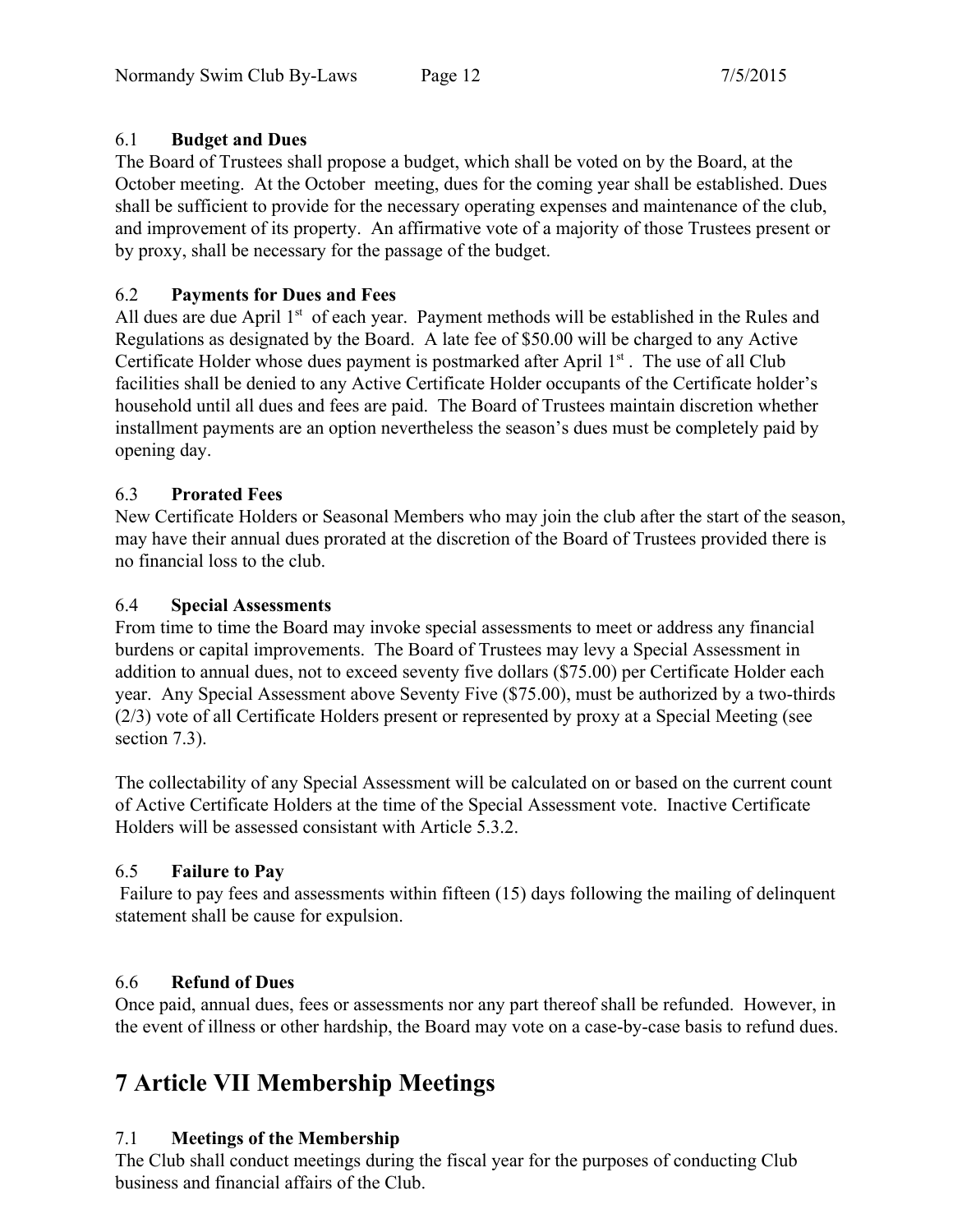# 7.2 **Annual Membership Meeting**

The General Membership of the Club shall meet annually. The meeting notice shall be posted to the membership at least 14 days in advance of the meeting. The notice shall provide to the General Membership the appropriate date, time, and place for the annual meeting. The Annual Membership meeting shall be posted on the Club social board and web site.

The annual General Membership meeting shall be held between 15 August and 15 September each year. The Board of Trustees shall provide to the membership at this meeting (1) Financial budget statements (including a statement of operations and statement of condition of the facilities) for the current, (2) and an updated Business Plan showing a projection of required facilities rehabilitation and/or improvements and a financial plan to pay for such actions. There shall be no minimum requirements for a quorum at the annual membership meeting. Each Active Certificate holding family shall be entitled to one vote in person or by a signed proxy, if appicable.

# 7.3 **Special Meetings**

Special meetings of the Club may be called by the Board of Trustees, the President, or by written petition to the President by not less than 10% of the Active Certificate Holders. The President shall give no less than 10 days notice of such meetings to the membership. The notice shall state the purpose

for which the special meeting is called, and no other business shall be transacted during the meeting.

# **8 Article VIII - Miscellaneous**

# 8.1 **Miscellaneous**

# 8.1.1 **Auditing**

An internal audit by Normandy's CPA of the financial status of Normandy is to be conducted annually and reported on at the annual membership meeting. It is recommended that an external audit be conducted every 2 years to coincide with the term and transition from one treasurer to the next.

### 8.1.2 **Records**

The Club shall keep correct and complete books and records in accordance with applicable laws of the State of Ohio, such books and records to be kept at the principal office of the Club or at such other location as the Board of Trustees may direct. Corporate books and records shall be open to inspection by any active member or active member's attorney only during normal business hours of usual business days, and at such times as may be fixed by the President, and such inspections shall take place at the customary place of keeping of said books and records.

### 8.1.3 **General Interpretation**

Throughout this document, when the masculine, feminine or neuter general is used inappropriately, it shall mean the appropriate gender, and unless the content requires otherwise, the singular number shall include the plural, and vice-versa.

### 8.1.4 **Correspondence**

All correspondence with Normandy shall use the postal mark as the official date (i.e. dues payment, Certificate redemption notifications)

### 8.1.5 **Indemnification of Trustees, Officers, Employees and Agents**

Each person who acts as a Trustee, officer, employee or agent of the Club shall be indemnified by the Club against expenses actually and necessarily incurred by the person in connection with